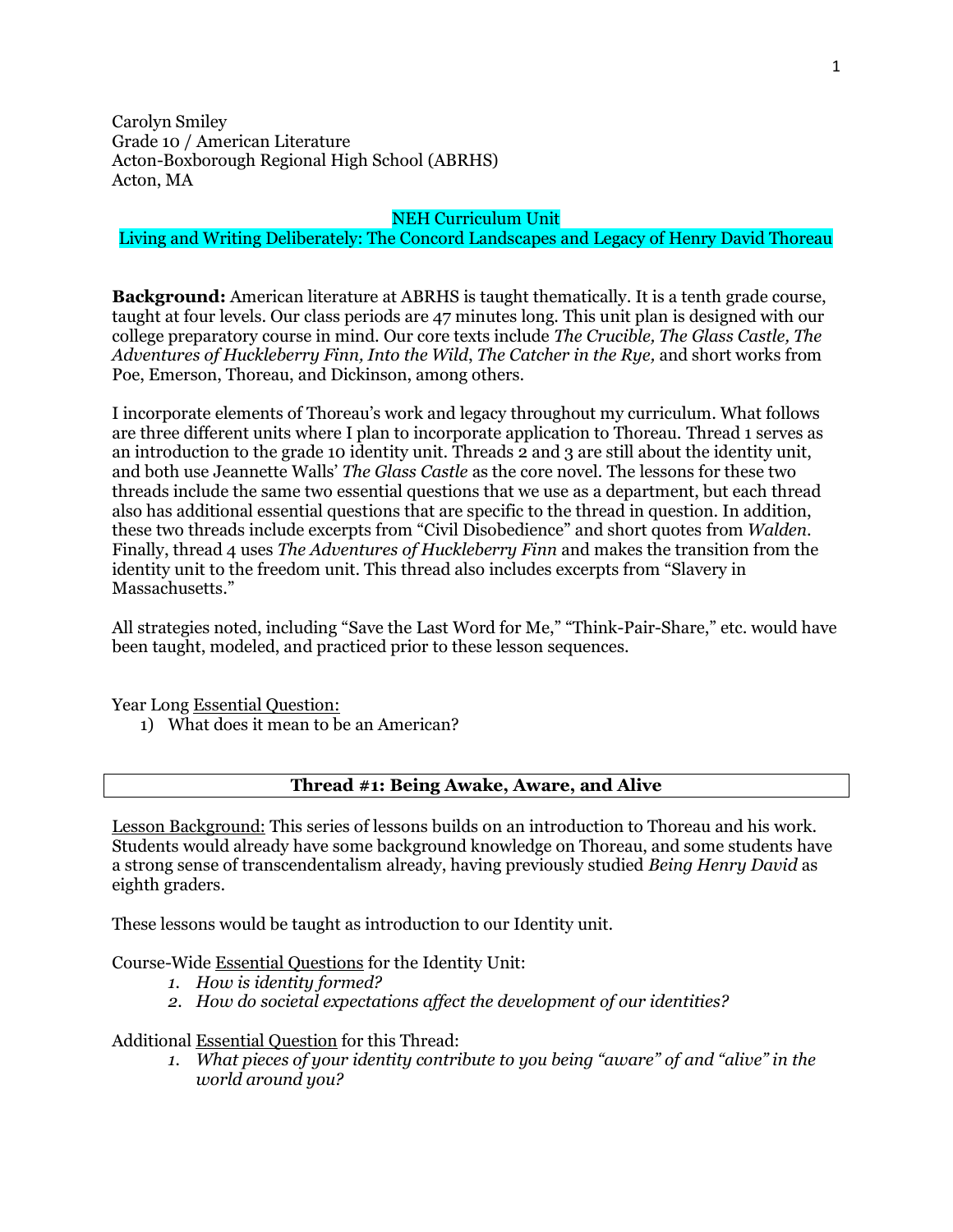### Objectives:

At the end of this 3 day sequence, and after completing the writing assignment, students will be able to:

- *1. Discuss their own understandings of what it means to be "awake, alive, and aware."*
- *2. Articulate how closely studying significant objects in our lives can deepen our understandings of ourselves and the world around us.*

## Procedures/Materials:

### Lesson 1:

1) Students will be given two different excerpts from the *Walden* Chapter "Where I Lived and What I Lived For." Independently, they will choose first the word and then the phrase that they believe are most significant in each excerpt. They will then annotate for their rationale.

## Excerpt 1:

*To be awake is to be alive. […] We must learn to reawaken and keep ourselves awake, not by mechanical aids, but by an infinite expectation of the dawn, which does not forsake us in our soundest sleep. I know of no more encouraging fact than the unquestionable ability of man to elevate his life by a conscious endeavor. […]*

## Excerpt 2:

*I went to the woods because I wished to live deliberately, to front only the essential facts of life, and see if I could not learn what it had to teach, and not, when I came to die, discover that I had not lived. I did not wish to live what was not life, living is so dear; nor did I wish to practise resignation, unless it was quite necessary. I wanted to live deep and suck out all the marrow of life […]*

- 2) Students will then participate in a modified "Save the Last Word for Me" protocol discussion with two other classmates. The first student states which word he picked, but does not explain why. The other two participants each have 30 seconds to explain why they believe that chosen word could be important. Then the student who originally chose that word explains his rationale. This process will repeat until all three students have had the opportunity to have the "last word" on their chosen word and phrase in both excerpts.
- 3) As a whole class, we will discuss findings and patterns in the groups' analyses.
- 4) Next, we will create a class list of all of the different activities and ways that we think contribute to us feeling "awake" and "aware" in our world.
- 5) Exit Ticket (formative assessment): What is the activity/experience in your life that makes you feel the most "alive" and "aware"? Explain.

### Lesson 2:

1) Students will begin with a quick write:

*Yesterday we discussed what it means to be "aware" and "alive." What do you think is the relationship between being aware/awake and the development of your identity?*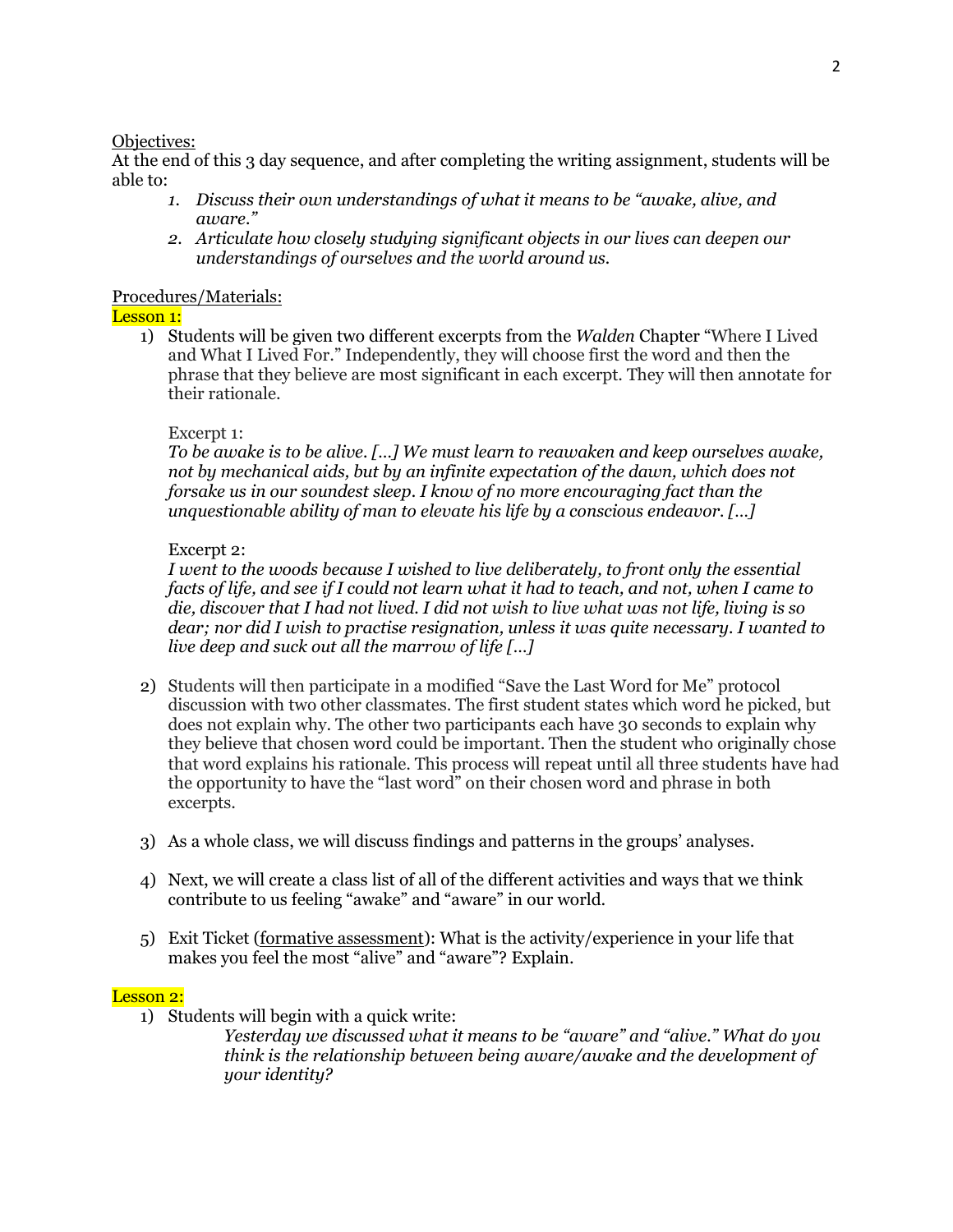- 2) Students will then discuss their responses with their "elbow partner." Each pair will then share out one conclusion they came to regarding the relationship between being aware/awake and identity development.
- 3) By this point, students will have started to explore how it is our passions, family, friends, connections, etc. that help us feel aware/awake and contribute to our identities as we grow and mature. Discussing group responses from the think-pair-share of step 2 will continue during this step.
- 4) Next, I will display an A-B t-shirt. For ten minutes, students will write about the extent to which this object contributes to them feeling "awake"/"aware" and how it represents part of their identity.
- 5) Students will then be invited to share 1-2 sentences from their response. The goal is here is to show the diversity of experience: how they can all look at the same object but it leads each of them to feel "awake"/"aware" in different ways.
- 6) We will then engage in a whole class discussion about what can prevent us from feeling "awake" and "aware" in our world.
- 7) Exit ticket (formative assessment): Students will explain one object that they think best represents what makes them feel "aware" and "awake."

#### Lesson 3:

1) I will present the personal narrative assignment about Object Writing (summative assessment).

*Writing Prompt: We have discussed how being aware/awake contributes to the development of our identities. You will choose ONE (1) object that you believe best represents your identity and best demonstrates how you are "aware" and "awake."* 

*You will describe the object, but you will also develop your narrative so as to explain why this object is significant in your life and contributes to you feeling "aware" and "awake" in 2017. Your voice will be engaging and authentic.* 

*You will have class-time to journal, brainstorm, and develop your narrative.*

*You will be assessed using the Personal/Creative writing rubric.* 

- 2) Students would then have time to start brainstorming.
- 3) In the days that follow, students would participate in several prewriting and journaling activities to help them engage with the Object Writing assignment. In addition, we would also do several mini lessons about voice and style. Students would also spend class time drafting and revising their narrative.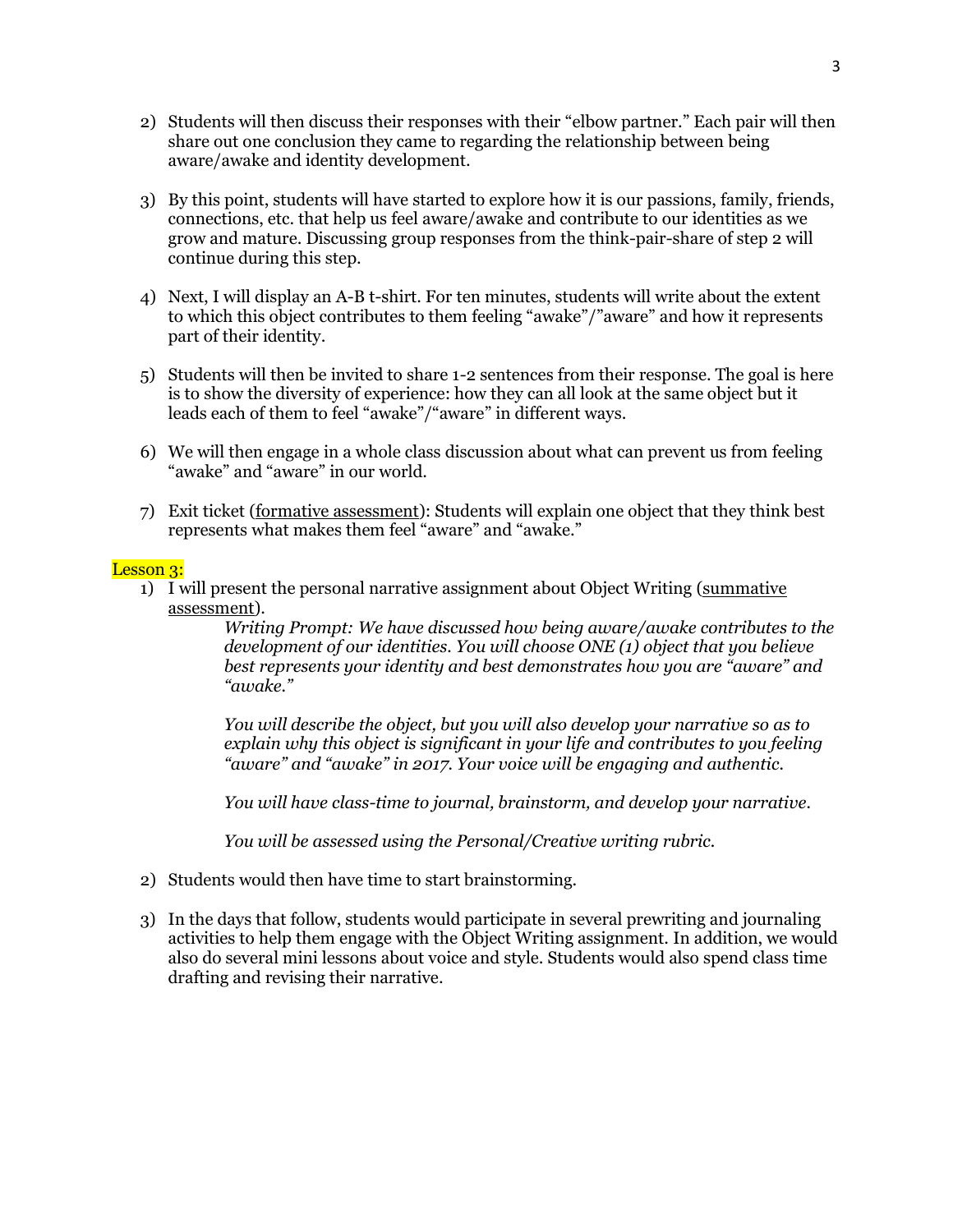# **Thread #2: Hearing that Different Drummer**

Lesson Background: This series of lessons would occur after students read parts 1-2 in *The Glass Castle*. Students typically read 20-30 pages every two days. We would have discussed key plot and theme details every day, but these activities explained below are to be used as a synthesis of approximately the first half of the novel. This novel is read as part of our Identity Unit.

In addition, students would also have read excerpts from the following chapters in *Walden* prior to the activities outlined below: "Where I Lived & What I Lived For," "Sounds," and "Solitude."

Course-Wide Essential Questions for the Identity Unit:

- *1. How is identity formed?*
- *2. How do societal expectations affect the development of our identities?*

# Additional Essential Questions for this Thread:

- *1. Why is it important for an individual to listen to his conscience and follow his own beliefs?*
- *2. Under what circumstances can following one's own beliefs be problematic?*

# Objectives:

At the end of this lesson sequence, students will be able to:

- *1. Explain the importance and challenges of following one's conscience.*
- *2. Explain key elements of Thoreau's "Conclusion" in Walden through close reading.*
- *3. Apply Thoreau's understandings about identity and self to specific events and characters in The Glass Castle.*

# Procedures/Materials:

# Lesson 1:

- 1) Students would come to class having read paragraphs 4, 5, and 10 of the Conclusion of *Walden* (see attached). They also would have answered three questions for homework (formative assessment):
	- *a. Using paragraph 4, explain why you think Thoreau decided to leave his cabin in the woods.*
	- *b. What do you think is the most important lesson we can learn from paragraph 5? Explain.*
	- *c. Reread paragraph 10. We get a popular expression from this paragraph. What do you think it means to "march to the beat of your own drum"?*
- 2) Students will participate in a Gallery Walk exercise. Each of the questions listed above will be on a separate piece of large chart paper. Each piece of chart paper will be taped up around the room. Students will take their marker and silently "visit" each paper and record their thoughts, using their homework answers to guide their responses. They will also respond to their classmates' ideas (thus, this becomes a "silent discussion"). In addition to the 3 questions listed above, there will also be a fourth question that students will respond to on the fly:

*d. Which characters that we have studied this year (or last year) do you think live their lives according to Thoreau's advice to march to the beat of your own drum, no matter what anyone else thinks? Explain.* 

3) We would then take 10-15 minutes to debrief the Gallery Walk and to discuss patterns and tensions that emerge.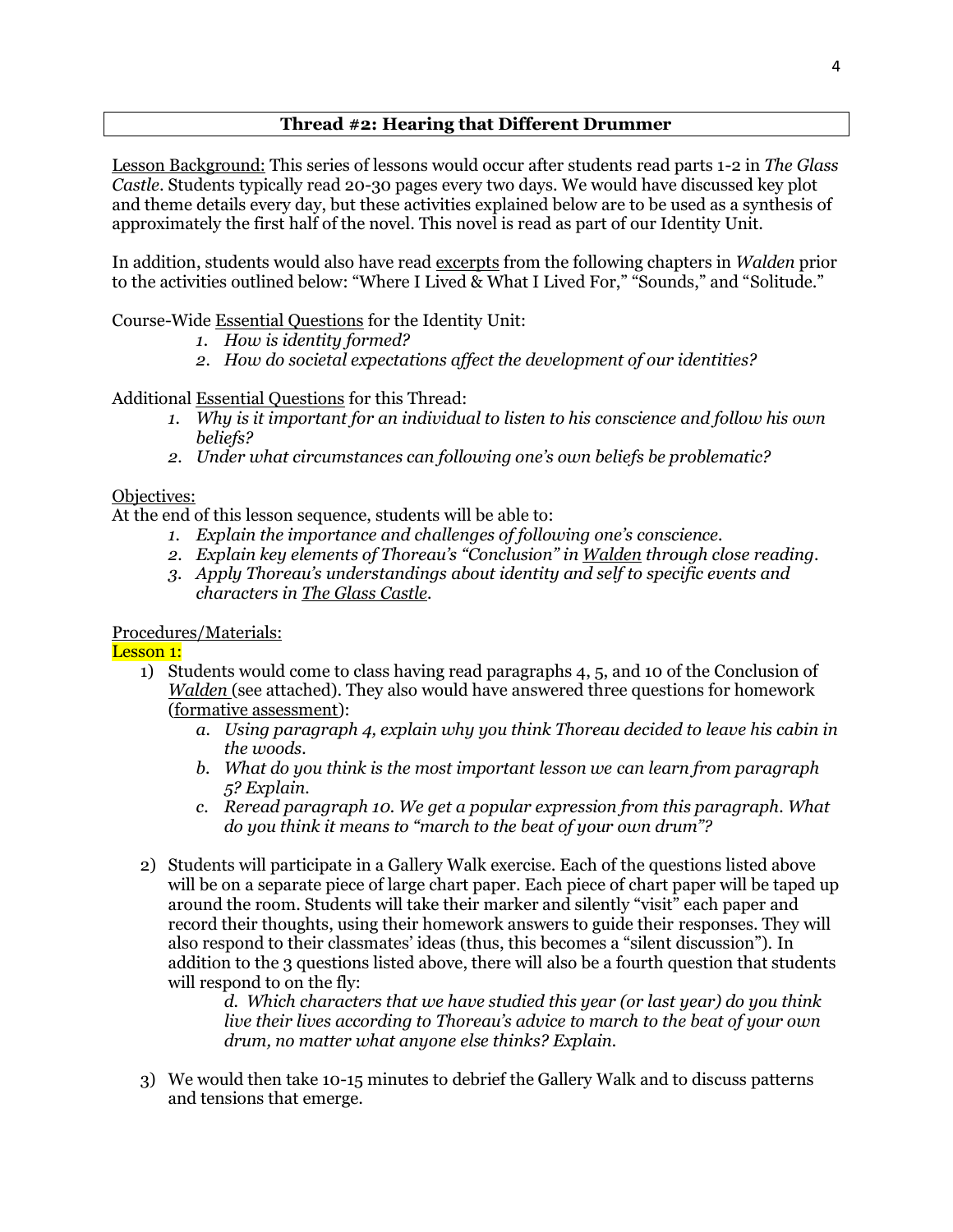*4)* Exit Ticket (formative assessment): Explain what Thoreau means in the following excerpt, and explain one character or real-life example that you believe lives his/her life according to Thoreau's advice: "*If a man does not keep pace with his companions, perhaps it is because he hears a different drummer. Let him step to the music which he hears, however measured or far away."*

## Lesson 2:

- 1) Students will be arranged in 5 groups. Each group will be assigned approximately 25 pages from *The Glass Castle*. On their large chart paper, each group will record 3 passages. The first passage should answer essential question 1, the second passage must answer essential question 2, and the third passages could answer either question:
	- *a. Why is it important for an individual to listen to his conscience and follow his own beliefs?*
	- *b. Under what circumstances can following one's own beliefs be problematic?*

Underneath each passage, groups will take bulleted notes about how their chosen passage answers the essential question.

(Group 1: Pages 1-25; Group 2: Pages 26-50; Group 3: Pages 51-75; Group 4: Pages 76- 101; Group 5: Pages 102-125).

- 2) On a second piece of chart paper, each group will also answer the following question: *Using what you know about Thoreau and his beliefs, how do you think he would respond to the Walls' family following their own beliefs? Explain.*
- 3) It will take the entire period for students to complete the above tasks.

### Lesson 3:

- 1) Students will spend a few minutes in their groups wrapping up any tasks from yesterday and deciding how they will "teach" their conclusions to the class.
- 2) Each group will then come to the front of the room and present their passages, explanations, and Thoreau Application Reflections to the class.
- 3) As a whole class, we will discuss overall observations, patterns, and conclusions that the groups came to.
- 4) Next, students will independently reflect on the following: *how does applying Thoreau's ideas confirm or challenge your understanding of Rosemary or Rex Walls? Explain.*
- 5) Students will then share out their reflections. The teacher can also collect these reflections as a way to informally assess for understanding.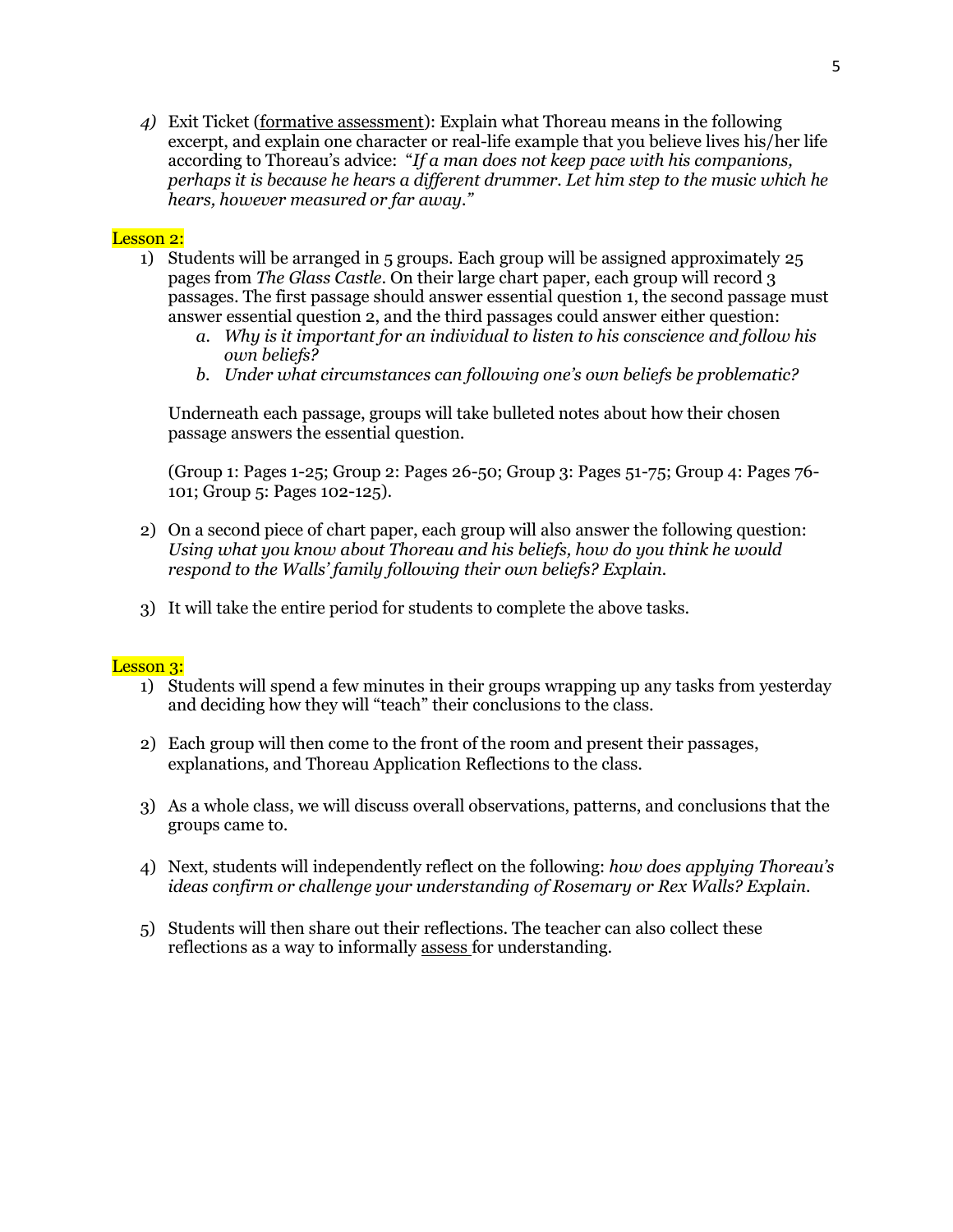#### **Conclusion Excerpts from** *Walden* **( Thread #2, Lesson 1)**

[4] I left the woods for as good a reason as I went there. Perhaps it seemed to me that I had several more lives to live, and could not spare any more time for that one. It is remarkable how easily and insensibly we fall into a particular route, and make a beaten track for ourselves. I had not lived there a week before my feet wore a path from my door to the pond-side; and though it is five or six years since I trod it, it is still quite distinct. It is true, I fear, that others may have fallen into it, and so helped to keep it open. The surface of the earth is soft and impressible by the feet of men; and so with the paths which the mind travels. How worn and dusty, then, must be the highways of the world, how deep the ruts of tradition and conformity! I did not wish to take a cabin passage, but rather to go before the mast and on the deck of the world, for there I could best see the moonlight amid the mountains. I do not wish to go below now.

[5] I learned this, at least, by my experiment: that if one advances confidently in the direction of his dreams, and endeavors to live the life which he has imagined, he will meet with a success unexpected in common hours. He will put some things behind, will pass an invisible boundary; new, universal, and more liberal laws will begin to establish themselves around and within him; or the old laws be expanded, and interpreted in his favor in a more liberal sense, and he will live with the license of a higher order of beings. In proportion as he simplifies his life, the laws of the universe will appear less complex, and solitude will not be solitude, nor poverty poverty, nor weakness weakness. If you have built castles in the air, your work need not be lost; that is where they should be. Now put the foundations under them.

[…]

.

[10] Why should we be in such desperate haste to succeed and in such desperate enterprises? If a man does not keep pace with his companions, perhaps it is because he hears a different drummer. Let him step to the music which he hears, however measured or far away. It is not important that he should mature as soon as an apple tree or an oak. Shall he turn his spring into summer? […]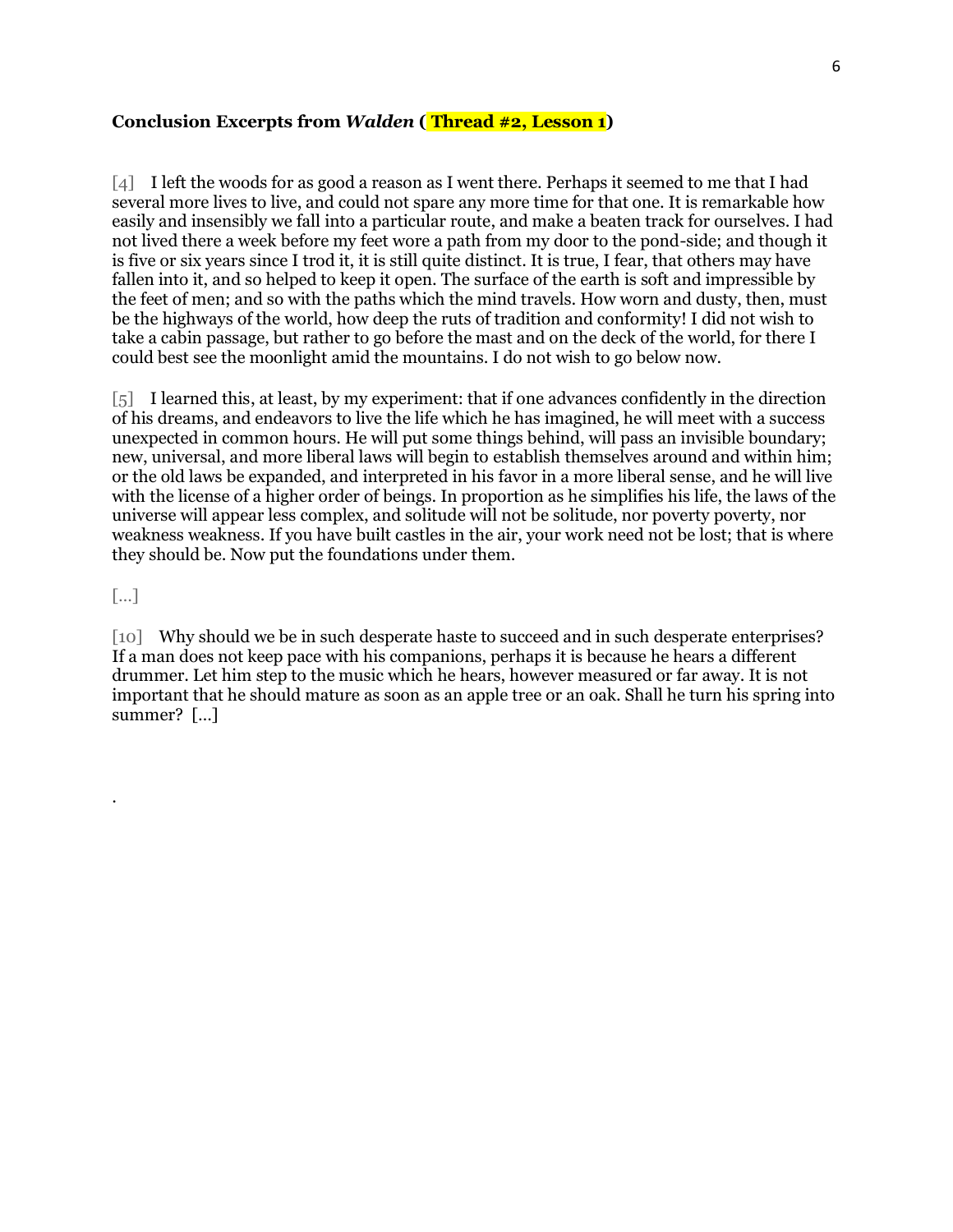Lesson Background: This series of lessons would occur after students had been introduced to Thoreau's "Civil Disobedience," and after they had read through part three in *The Glass Castle* (through page 241 out of 288 pages). We would have discussed key plot points and overarching themes. However, this thread represents a synthesis of parts one, two, and three of the novel.

Course-Wide Essential Questions for the Identity Unit:

- *1. How is identity formed?*
- *2. How do societal expectations affect the development of our identities?*

Additional Essential Questions for this Thread:

- *1. What are the consequences of defying societal expectations?*
- *2. How can non-conformity lead to a greater sense of self?*

### Objectives:

At the end of this lesson sequence, students will be able to:

- *1. Explain Thoreau's goals in writing "Civil Disobedience."*
- *2. Apply Thoreau's objectives in "Civil Disobedience" to events of The Glass Castle.*

### Procedures/Materials:

Lesson 1:

- 1) Students would have been given the "Civil Disobedience" Excerpt (see attached) previously. In addition, during that prior class period, we would have discussed background to the text, including why Thoreau spent a night in jail. We would have read the text two times the day before, discussing challenging vocabulary and phrases. Finally, we also would have talked about more recent examples of Civil Disobedience, including an article about parents protesting standardized tests and telling the school/state that their child would not sit for the exam.
- 2) For homework the previous night, students would have underlined and annotated one text-to-text connection they made between "Civil Disobedience" and any other text we read this year (or freshman year).
- 3) We will begin class by having a few students share their text-to-text connections.
- 4) Next, in groups of 3-4, students will apply the Three Big Questions strategy. The three questions are:
	- a. What Surprised Me?
	- b. What did the Author Assume I Already Knew?
	- c. What Challenged, Changed, or Confirmed What I Already Knew?

As a group, students will take turns reading out loud the "Civil Disobedience" excerpt, stopping at the end of each paragraph. Each student will then annotate the paragraph for "surprises" using an **!**, for "assumptions" using a **?**, and for "challenged/changed/confirmed" using a C.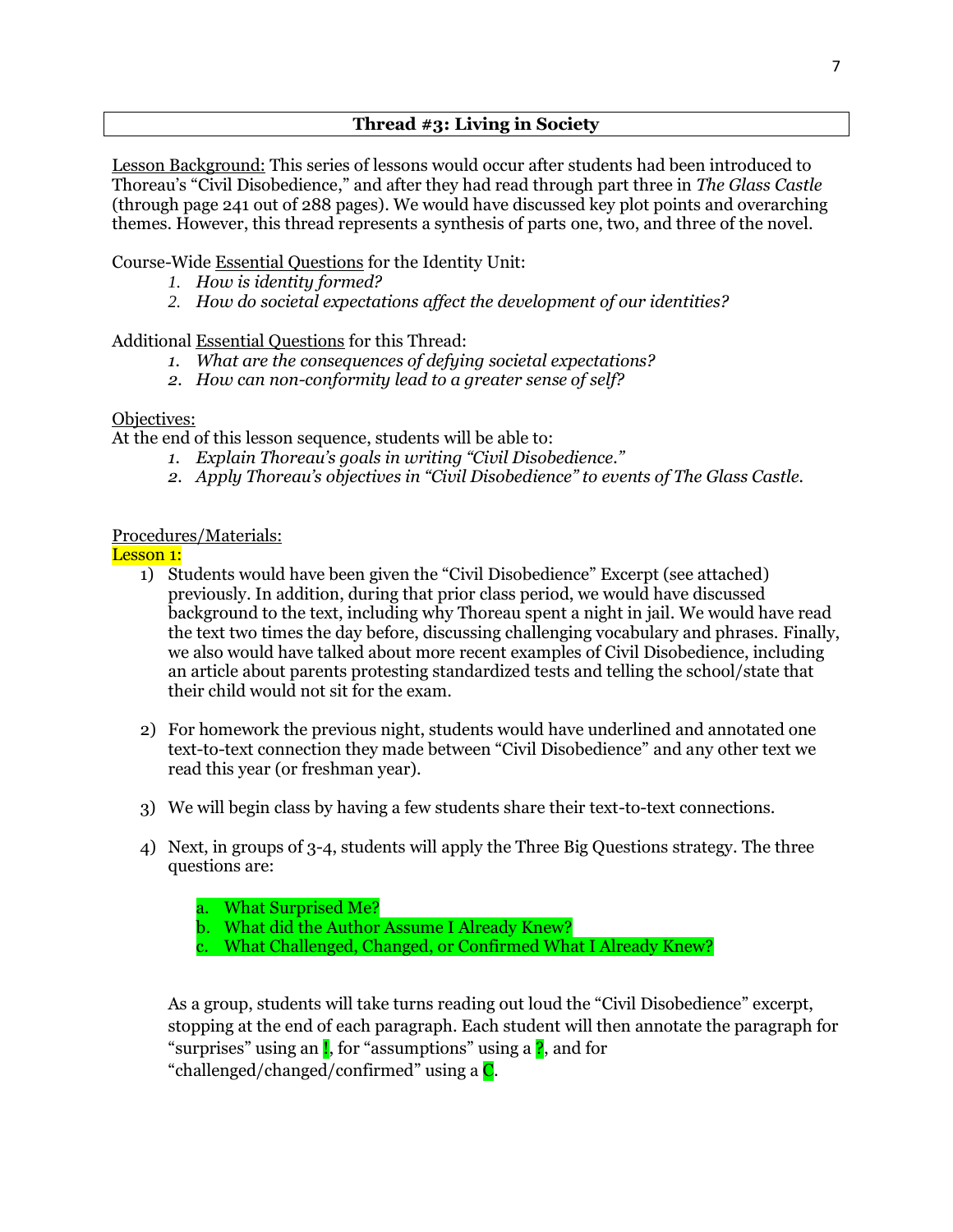- 5) After reading out loud and then annotating independently, students will share out their surprises, assumptions, and challenges/changes/confirmations in their groups. These three types of annotations lead to students discussing the significance of the text in their small groups.
- 6) Finally, students will choose 1 of their surprises/assumptions/3 Cs to share in class tomorrow. They will highlight it and jot down briefly what they are thinking.

### Lesson 2:

- 1) Each student will share one of their surprises/assumptions/3 Cs from yesterday's small group discussion.
- 2) We will then take another 10 minutes to clarify any confusions or misconceptions from the "Civil Disobedience" excerpt.
- 3) For the next activity, students will work with a partner on shared Google Doc to apply Thoreau and "Civil Disobedience" to *The Glass Castle*.
- 4) Pairs of students will choose 1-2 sentences from "Civil Disobedience" that they think connect with *The Glass Castle* in order to develop a RAFT writing.
	- a. First they will complete a graphic organizer (see attached)
	- b. Next they will use the graphic organizer to type a letter in the persona of Rex or Rosemary Walls. They will include their chosen "Civil Disobedience" sentences and explain how a choice they (as their chosen character's voice) made in the novel connects with Thoreau's ideas in "Civil Disobedience."
	- c. Students will be assessed using the creative writing and literary analysis rubrics.
	- d. Students will have day 2 and day 3 to work on this response in class.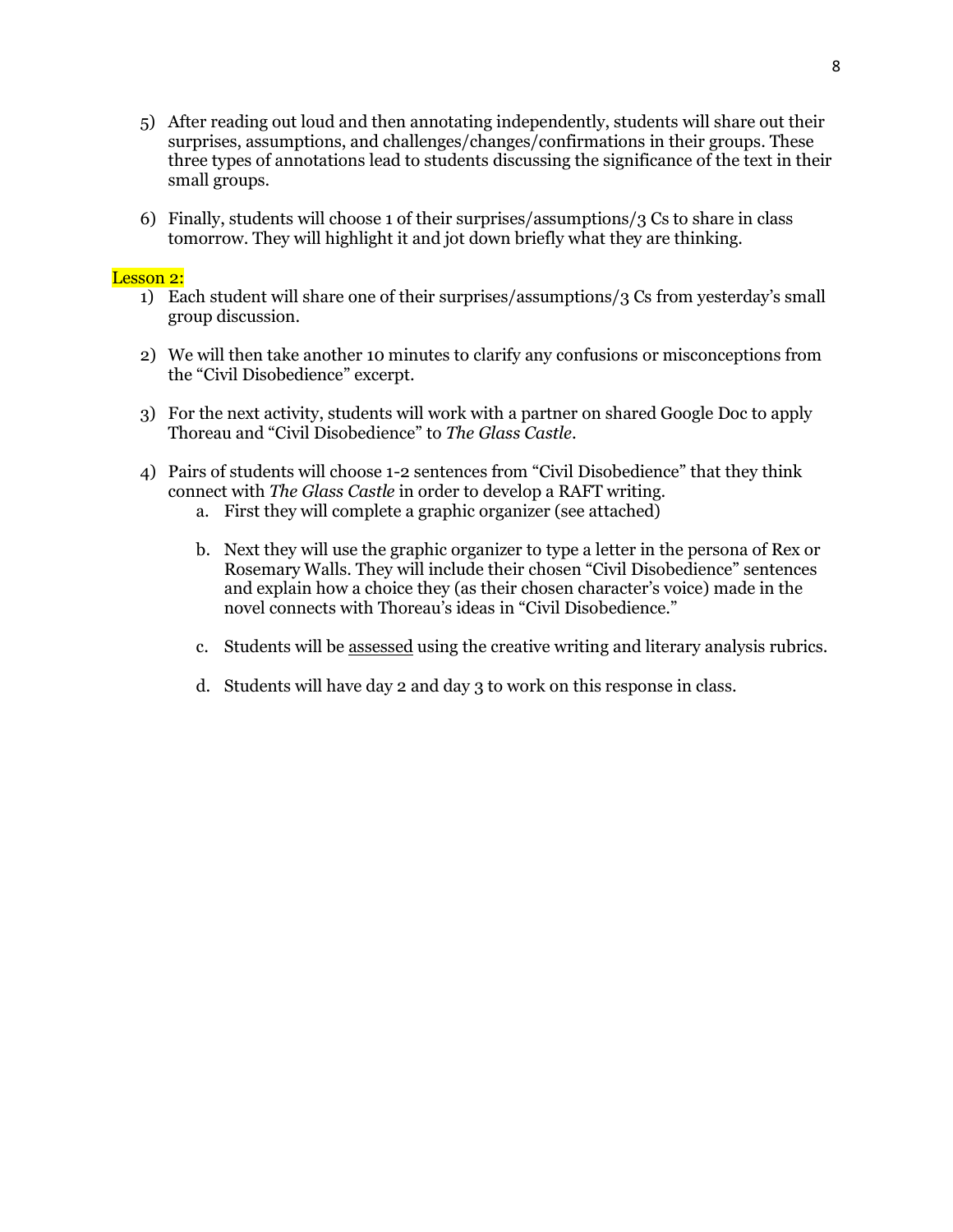#### **Excerpt from "Civil Disobedience (for Thread #3, Lesson 1)**

[1] I HEARTILY ACCEPT the motto,  $-$  "That government is best which governs least"; and I should like to see it acted up to more rapidly and systematically. Carried out, it finally amounts to this, which also I believe, — "That government is best which governs not at all"; and when men are prepared for it, that will be the kind of government which they will have. Government is at best but an expedient; but most governments are usually, and all governments are sometimes, inexpedient. The objections which have been brought against a standing army, and they are many and weighty, and deserve to prevail, may also at last be brought against a standing government. The standing army is only an arm of the standing government. The government itself, which is only the mode which the people have chosen to execute their will, is equally liable to be abused and perverted before the people can act through it. Witness the present Mexican war, the work of comparatively a few individuals using the standing government as their tool; for, in the outset, the people would not have consented to this measure.

[2] This American government — what is it but a tradition, though a recent one, endeavoring to transmit itself unimpaired to posterity, but each instant losing some of its integrity? It has not the vitality and force of a single living man; for a single man can bend it to his will. It is a sort of wooden gun to the people themselves. But it is not the less necessary for this; for the people must have some complicated machinery or other, and hear its din, to satisfy that idea of government which they have. Governments show thus how successfully men can be imposed on, even impose on themselves, for their own advantage. It is excellent, we must all allow. Yet this government never of itself furthered any enterprise, but by the alacrity with which it got out of its way. *It* does not keep the country free. *It* does not settle the West. *It* does not educate. The character inherent in the American people has done all that has been accomplished; and it would have done somewhat more, if the government had not sometimes got in its way. For government is an expedient by which men would fain succeed in letting one another alone; and, as has been said, when it is most expedient, the governed are most let alone by it. Trade and commerce, if they were not made of India rubber, would never manage to bounce over the obstacles which legislators are continually putting in their way; and, if one were to judge these men wholly by the effects of their actions, and not partly by their intentions, they would deserve to be classed and punished with those mischievous persons who put obstructions on the railroads.

[3] But, to speak practically and as a citizen, unlike those who call themselves no-government men, I ask for, not at once no government, but *at once* a better government. Let every man make known what kind of government would command his respect, and that will be one step toward obtaining it.

[4] After all, the practical reason why, when the power is once in the hands of the people, a majority are permitted, and for a long period continue, to rule, is not because they are most likely to be in the right, nor because this seems fairest to the minority, but because they are physically the strongest. But a government in which the majority rule in all cases cannot be based on justice, even as far as men understand it. Can there not be a government in which majorities do not virtually decide right and wrong, but conscience? — in which majorities decide only those questions to which the rule of expediency is applicable? Must the citizen ever for a moment, or in the least degree, resign his conscience to the legislator? Why has every man a conscience, then? I think that we should be men first, and subjects afterward. It is not desirable to cultivate a respect for the law, so much as for the right. The only obligation which I have a right to assume is to do at any time what I think right. It is truly enough said that a corporation has no conscience; but a corporation of conscientious men is a corporation *with* a conscience.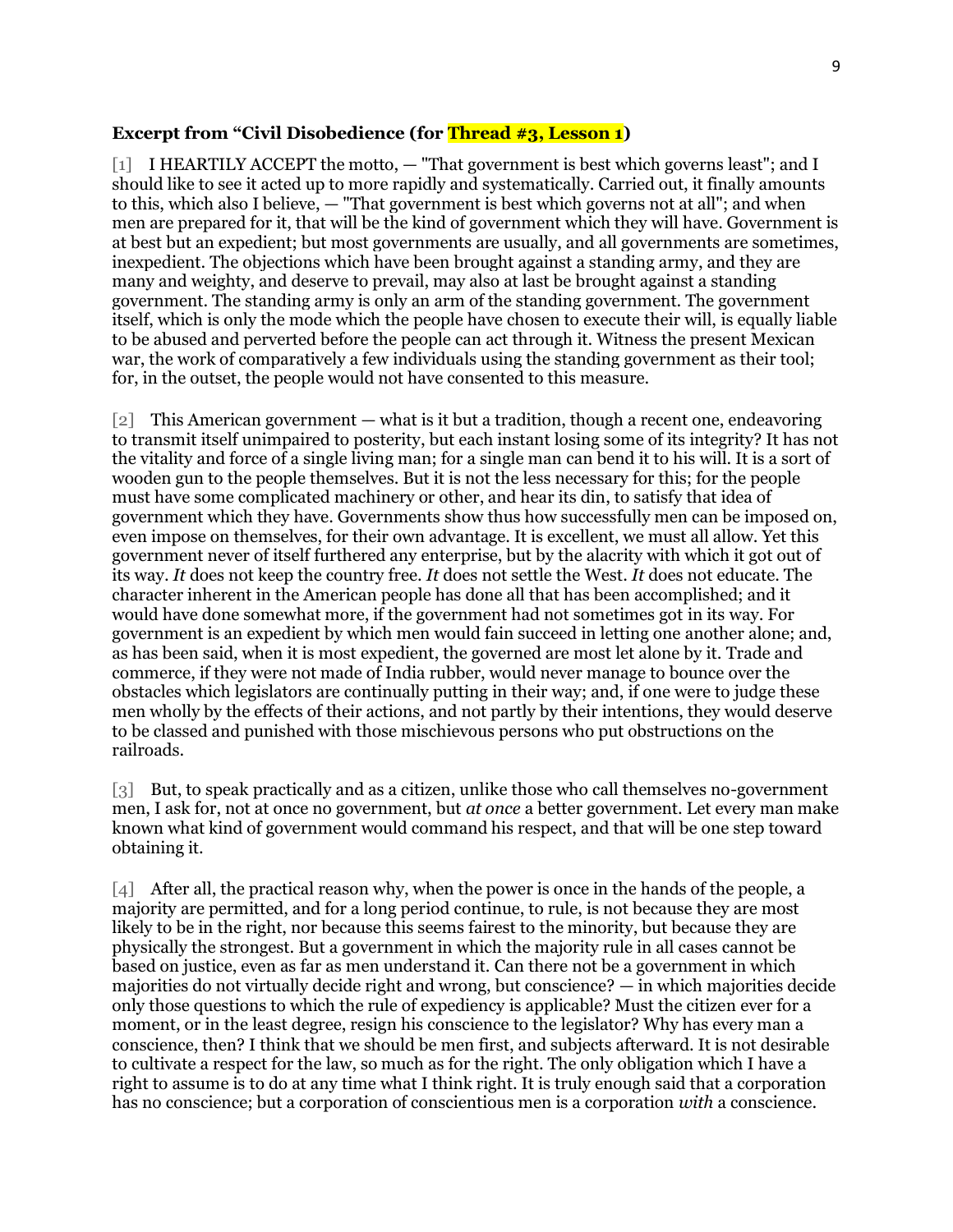Law never made men a whit more just; and, by means of their respect for it, even the welldisposed are daily made the agents of injustice. A common and natural result of an undue respect for law is, that you may see a file of soldiers, colonel, captain, corporal, privates, powdermonkeys, and all, marching in admirable order over hill and dale to the wars, against their wills, ay, against their common sense and consciences, which makes it very steep marching indeed, and produces a palpitation of the heart. They have no doubt that it is a damnable business in which they are concerned; they are all peaceably inclined. Now, what are they? Men at all? or small movable forts and magazines, at the service of some unscrupulous man in power?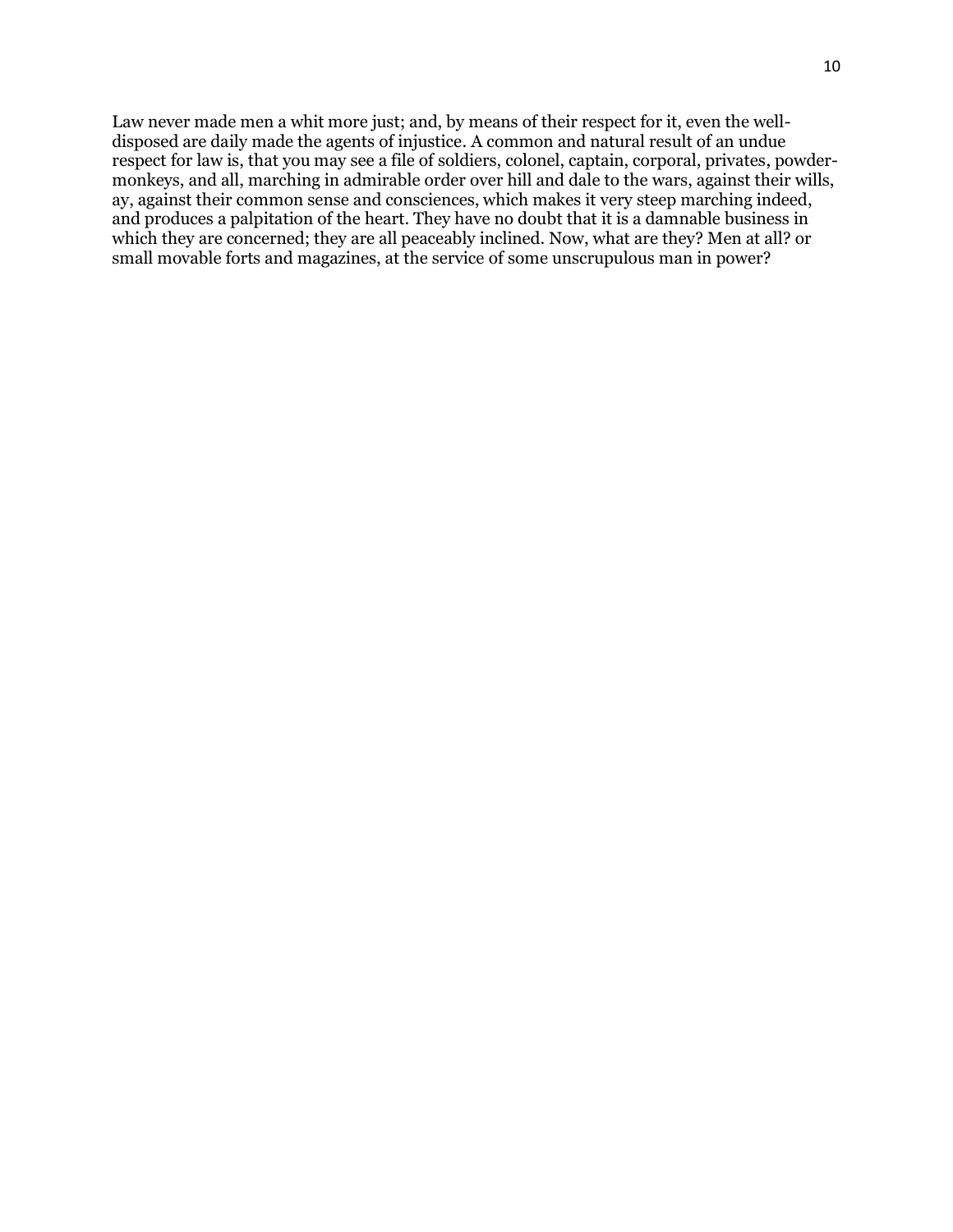# **RAFT Writing Assignment (for Thread #3, Lesson 2)**

Complete the following prewriting activities before you draft your letter.

# Part I:

| <b>Our Chosen Sentence(s) from</b><br>"Civil Disobedience": | What we think these lines<br>mean: | How we think this connects<br>to the novel: |
|-------------------------------------------------------------|------------------------------------|---------------------------------------------|
|                                                             |                                    |                                             |
|                                                             |                                    |                                             |
|                                                             |                                    |                                             |
|                                                             |                                    |                                             |
|                                                             |                                    |                                             |
|                                                             |                                    |                                             |
|                                                             |                                    |                                             |
|                                                             |                                    |                                             |

# Part II (Developing your RAFT)

| Role     | <b>Are you Rex or Rosemary?</b>                                     |
|----------|---------------------------------------------------------------------|
| Audience | Your children: are you writing to all of them? Just Jeannette? Etc. |
| Format   | Letter                                                              |
| Topic    | Connect "Civil Disobedience" to specific moments in the novel       |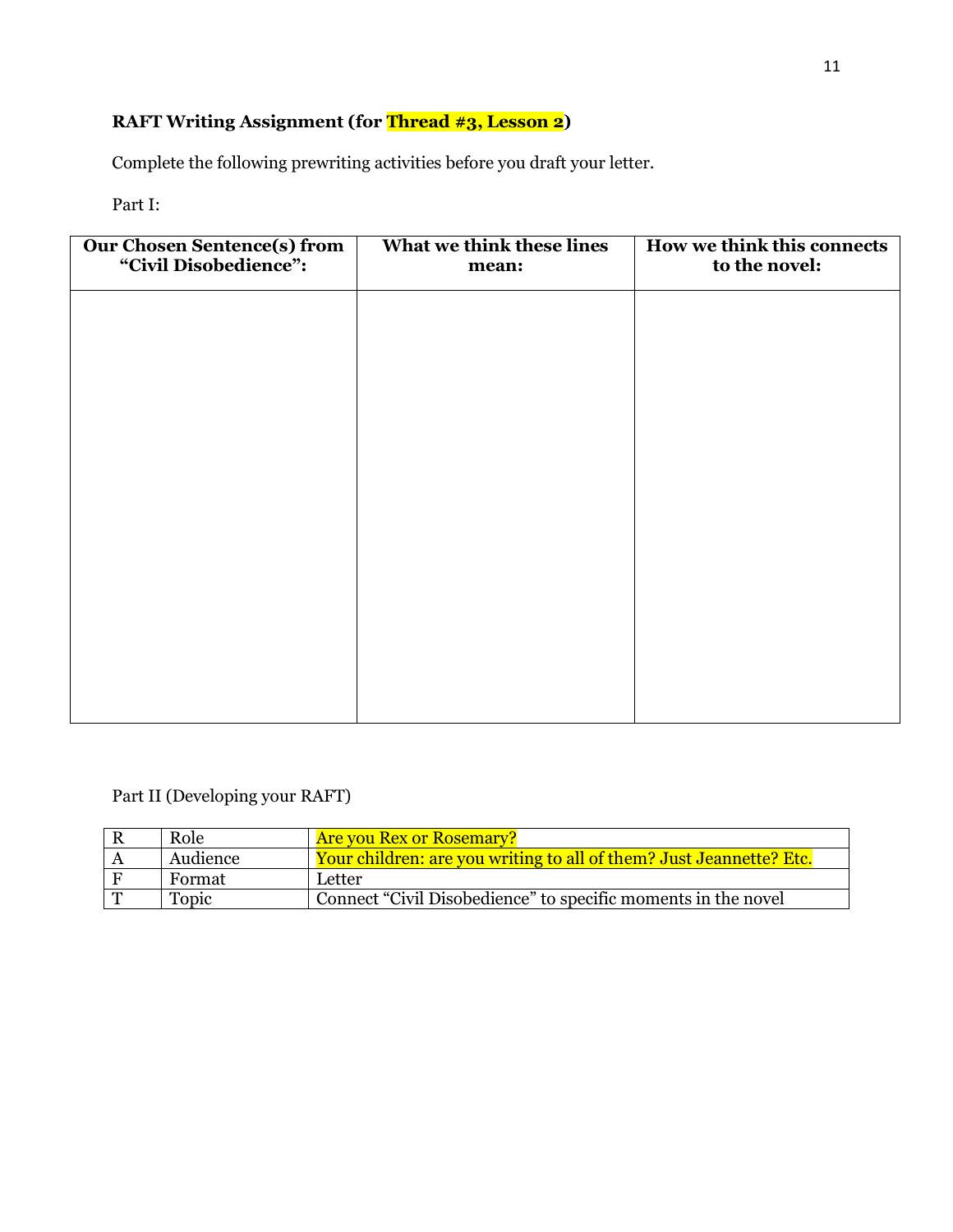# **Thread #4: Examining Desperate and Deliberate Lives**

Lesson Background: This lesson sequence asks students to make connections between Thoreau and *The Adventures of Huckleberry Finn*. We read this text as part of the Freedom Unit, and it follows our reading of *The Glass Castle* and several other short works. As such, we continue to make connections in the Freedom unit to previous essential questions about non-conformity and following one's conscience.

These lessons require that students have read through chapter 31 in *Huck* and that they have been given background information on Thoreau's speech "Slavery in Massachusetts." Students would be provided with a timeline that merges events from *Huck* with "Slavery in Massachusetts: we would have discussed The Kansas-Nebraska Act, Anthony Burns and Edward Loring, The Fugitive Slave Act, as well as important background for *Huck Finn*. It's also important to remind students that Thoreau is writing about Massachusetts in 1854, while Twain is writing in 1876 about the 1840s. Students in this class do not read chapters 20-30 of *Huck* (The Duke and the King).

Course-Wide Essential Questions for the Freedom Unit:

- *1. How does the definition of freedom vary according to the individual?*
- *2. What obstacles must an individual overcome in order to achieve freedom?*

Additional Essential Questions for this Thread:

- *1. What behaviors and choices are indicative of living a deliberate and desperate life?*
- *2. How does non-conformity and following one's conscience contribute to leading a deliberate and desperate life?*

# Objectives:

At the end of this lesson sequence, students will be able to:

- 1. Demonstrate comprehension and analysis of Huck's decision to tear up the letter that *would have sold Jim out.*
- *2. Explain Thoreau's objectives in "Slavery in Massachusetts" and how understanding this text deepens our understanding of what's at stake in Huck and Jim's quest for freedom.*

# Procedures/Materials:

Lesson 1:

- 1) As mentioned previously, students will have read through chapter 31 in the novel. They also will have completed the chapter 31 discussion handout (see attached).
- 2) On the first day of discussion, students will make meaning of Huck's choice to tear up his letter that sells Jim out as a slave, despite the potential consequences. Students will explore Huck's moral dilemma using their chosen words, phrases, sentences, and responses to questions on the handout.
- 3) Next, students will return to the following Thoreau quote from earlier in the year (thread #1): *"I went to the woods because I wished to live deliberately, to front only the essential facts of life, and see if I could not learn what it had to teach, and not, when I came to die, discover that I had not lived. I did not wish to live what was not life, living is so dear; […] I wanted to live deep and suck out all the marrow of life."*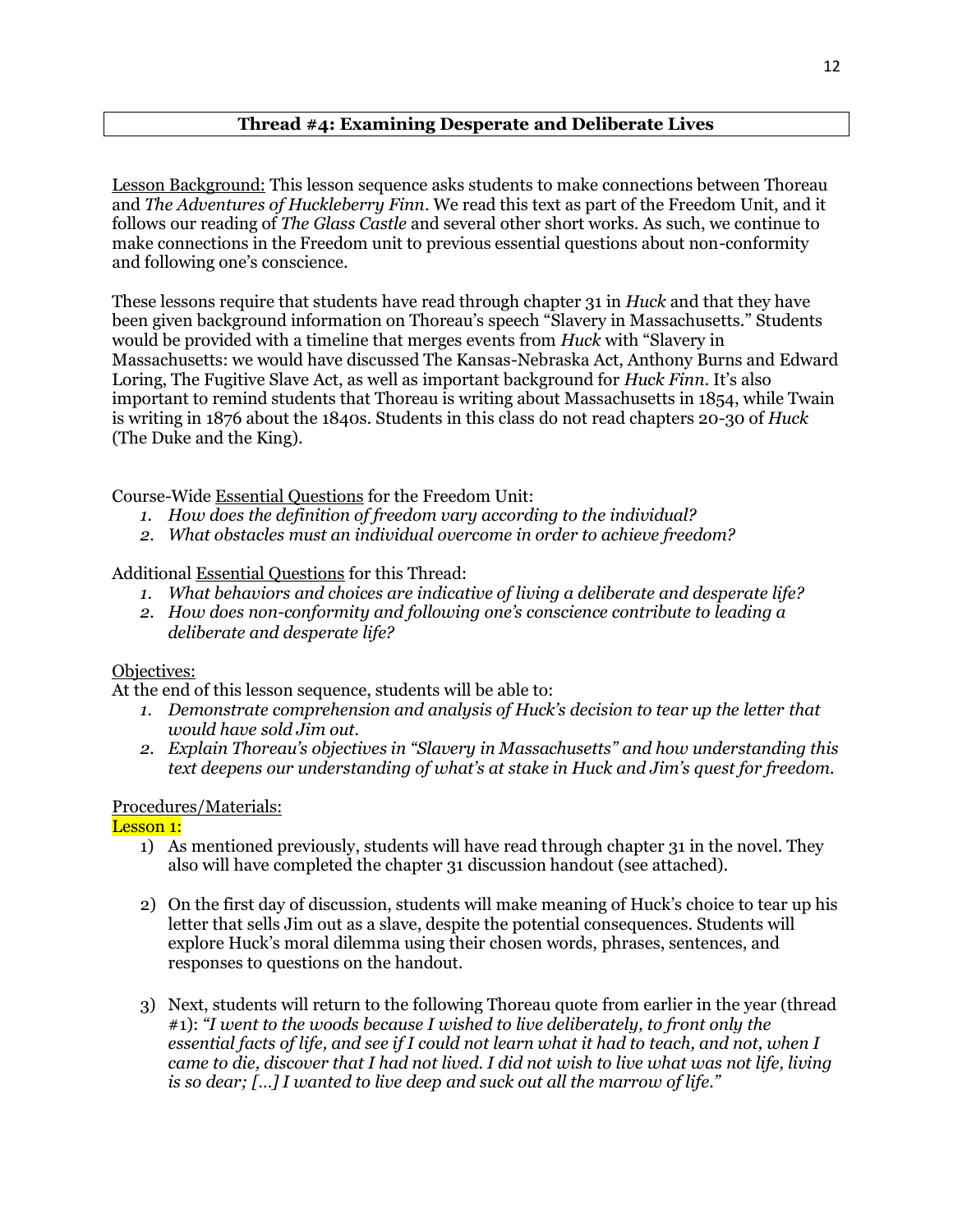Students will be asked to explain independently the differences in how Huck and Jim are both living deliberate and desperate lives in the woods. While both are searching for freedom, the risks and consequences are radically different for both men.

This response will be collected for informal assessment.

## Lesson 2-3:

- 1) Students will be given a copy of the excerpts from Thoreau's "Slavery in Massachusetts." We will need to spend time discussing background information and unfamiliar references. We will read it through once together.
- 2) Next, students will work in pairs to do a close reading of the text. Students will take turns reading paragraphs. After student 1 reads paragraph 1, student 2 will summarize the paragraph. The roles then switch for paragraph 2, and so on and so forth. Students will continue making meaning of the text using this paired-reading strategy.
- 3) As a whole class, we will then discuss the following:
	- a. What are Thoreau's objectives in this lecture?
	- b. What is Thoreau's tone in this lecture?
	- c. How does this speech seem different from the excerpts of *Walden* we have read?
- 4) Exit ticket (formative assessment): What's one question you still have about our reading of "Slavery in Massachusetts"? (Students will complete this exit ticket even if we don't finish the discussion outlined in step 3).

# Lesson 3-4:

- 1) We will finish up any discussion from the previous day. We will also use students' exit tickets from the day before to clarify any confusions or misconceptions.
- 2) I will remind students that *Huck Finn* is written about the 1840s, Thoreau is writing "Slavery in Massachusetts" in 1854, and Twain writes *Huck Finn* in 1876.
- *3)* Next, students will complete a think-pair-share-square activity. First, they will independently respond to the following: *how does reading "Slavery in Massachusetts" deepen your understanding of what is at stake for both Huck and Jim as they make their way further into slave territory seeking freedom? Use a direct quote from the novel to support your thoughts.*

After they respond independently, they will pair up and share their thoughts. Each pair will then meet with another pair ("square") to discuss all four members' responses.

- 4) As a whole class, we will discuss the groups' observations. In addition, we will also discuss what Thoreau is suggesting through his speech about living a "desperate and "deliberate" life.
- *5)* Exit ticket (formative assessment): *Over the past few days, we have discussed Huck and Jim leading deliberate lives, and we have discussed what it means to live a deliberate life in "Slavery in Massachusetts." Do you think Huck will continue to live his*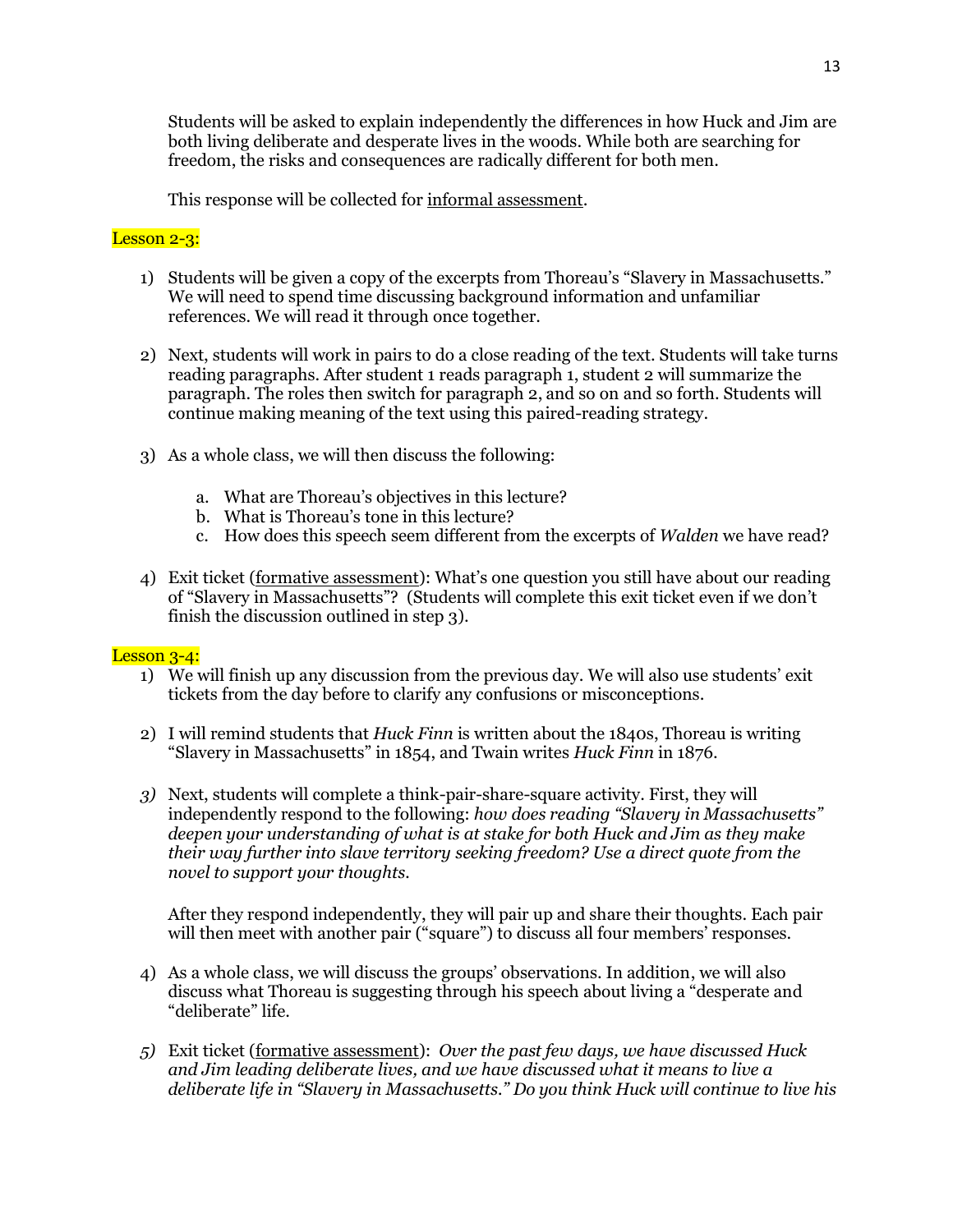*life in a "desperate and deliberate" way over the course of the novel? If yes, explain. If no, explain what you think will prevent him from doing so.* 

# **Conclusions:**

These threads do not feature lessons that follow one after the other over the course of several days. Instead, there would definitely be gaps in between these sequences: additional lessons would follow the activities outlined here for each of the threads. There would also certainly be other formative and summative assessments for both novels used here. In addition, I would continue to use Thoreau's works throughout the remainder of the year.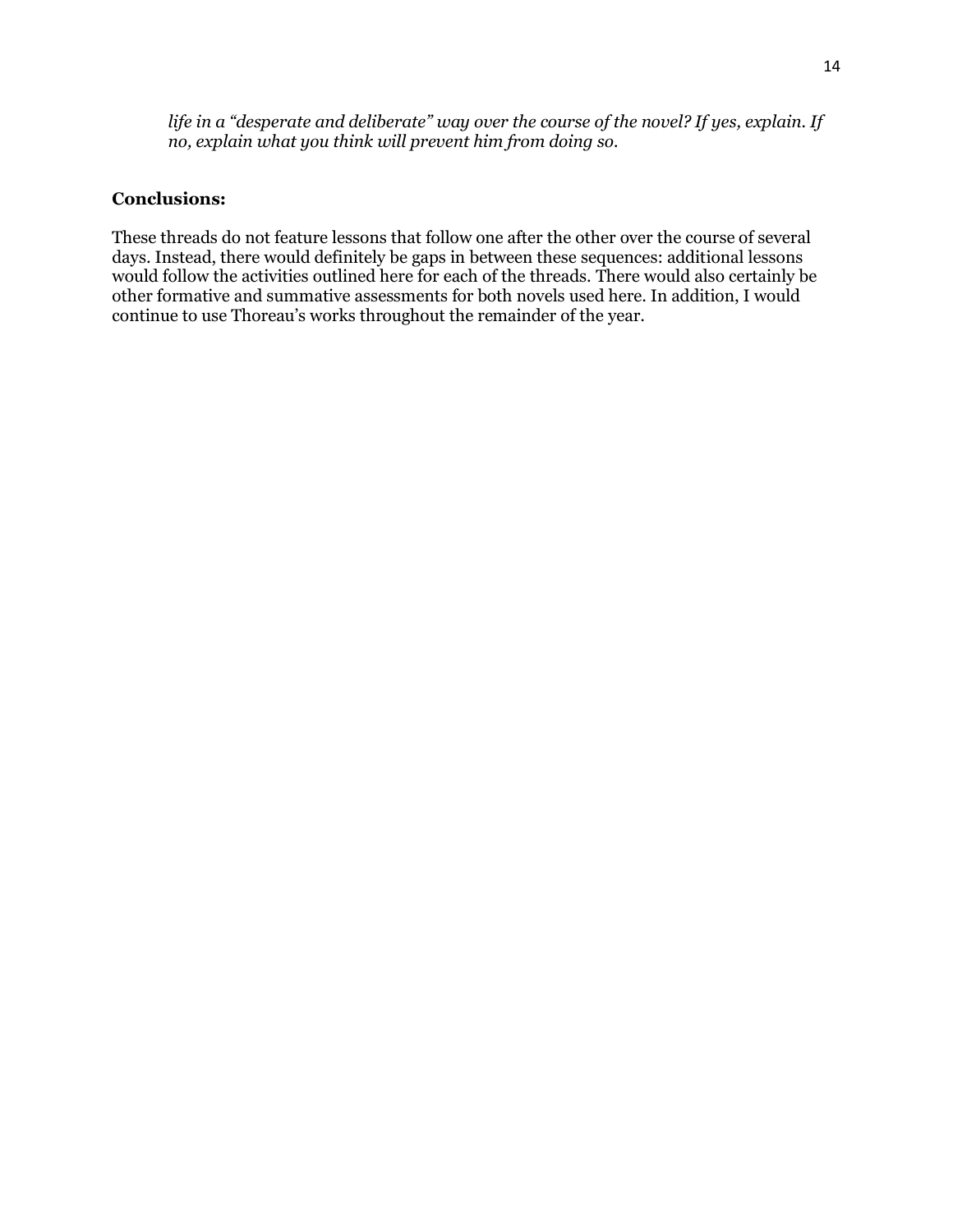#### **Chapter 31 Discussion (for Thread #4, Lesson 1)**

*Directions: Read this entire excerpt from chapter 31 as Huck wrestles with his conscience. Then, use a highlighter or pen to underline the WORD, the PHRASE (group of words), and the SENTENCE (all different) that you think are most important for understanding how Huck is feeling about his sense of morality and his conscience. Complete the two questions at the end as well.* 

It made me shiver. And I about made up my mind to pray, and see if I couldn't try to quit being the kind of a boy I was and be better. So I kneeled down. But the words wouldn't come. Why wouldn't they? It warn't no use to try and hide it from Him. Nor from ME, neither. I knowed very well why they wouldn't come. It was because my heart warn't right; it was because I warn't square; it was because I was playing double. I was letting ON to give up sin, but away inside of me I was holding on to the biggest one of all. I was trying to make my mouth SAY I would do the right thing and the clean thing, and go and write to that nigger's owner and tell where he was; but deep down in me I knowed it was a lie, and He knowed it. You can't pray a lie—I found that out.

So I was full of trouble, full as I could be; and didn't know what to do. At last I had an idea; and I says, I'll go and write the letter—and then see if I can pray. Why, it was astonishing, the way I felt as light as a feather right straight off, and my troubles all gone. So I got a piece of paper and a pencil, all glad and excited, and set down and wrote:

### *Miss Watson, your runaway nigger Jim is down here two mile below Pikesville, and Mr. Phelps has got him and he will give him up for the reward if you send. - HUCK FINN*

I felt good and all washed clean of sin for the first time I had ever felt so in my life, and I knowed I could pray now. But I didn't do it straight off, but laid the paper down and set there thinking—thinking how good it was all this happened so, and how near I come to being lost and going to hell. And went on thinking. And got to thinking over our trip down the river; and I see Jim before me all the time: in the day and in the night-time, sometimes moonlight, sometimes storms, and we a-floating along, talking and singing and laughing. But somehow I couldn't seem to strike no places to harden me against him, but only the other kind. I'd see him standing my watch on top of his'n, 'stead of calling me, so I could go on sleeping; and see him how glad he was when I come back out of the fog; and when I come to him again in the swamp, up there where the feud was; and such-like times; and would always call me honey, and pet me and do everything he could think of for me, and how good he always was; and at last I struck the time I saved him by telling the men we had small-pox aboard, and he was so grateful, and said I was the best friend old Jim ever had in the world, and the ONLY one he's got now; and then I happened to look around and see that paper.

It was a close place. I took it up, and held it in my hand. I was a-trembling, because I'd got to decide, forever, betwixt two things, and I knowed it. I studied a minute, sort of holding my breath, and then says to myself:

#### "All right, then, I'll GO to hell"—and tore it up.

It was awful thoughts and awful words, but they was said. And I let them stay said; and never thought no more about reforming. I shoved the whole thing out of my head, and said I would take up wickedness again, which was in my line, being brung up to it, and the other warn't. And for a starter I would go to work and steal Jim out of slavery again; and if I could think up anything worse, I would do that, too; because as long as I was in, and in for good, I might as well go the whole hog.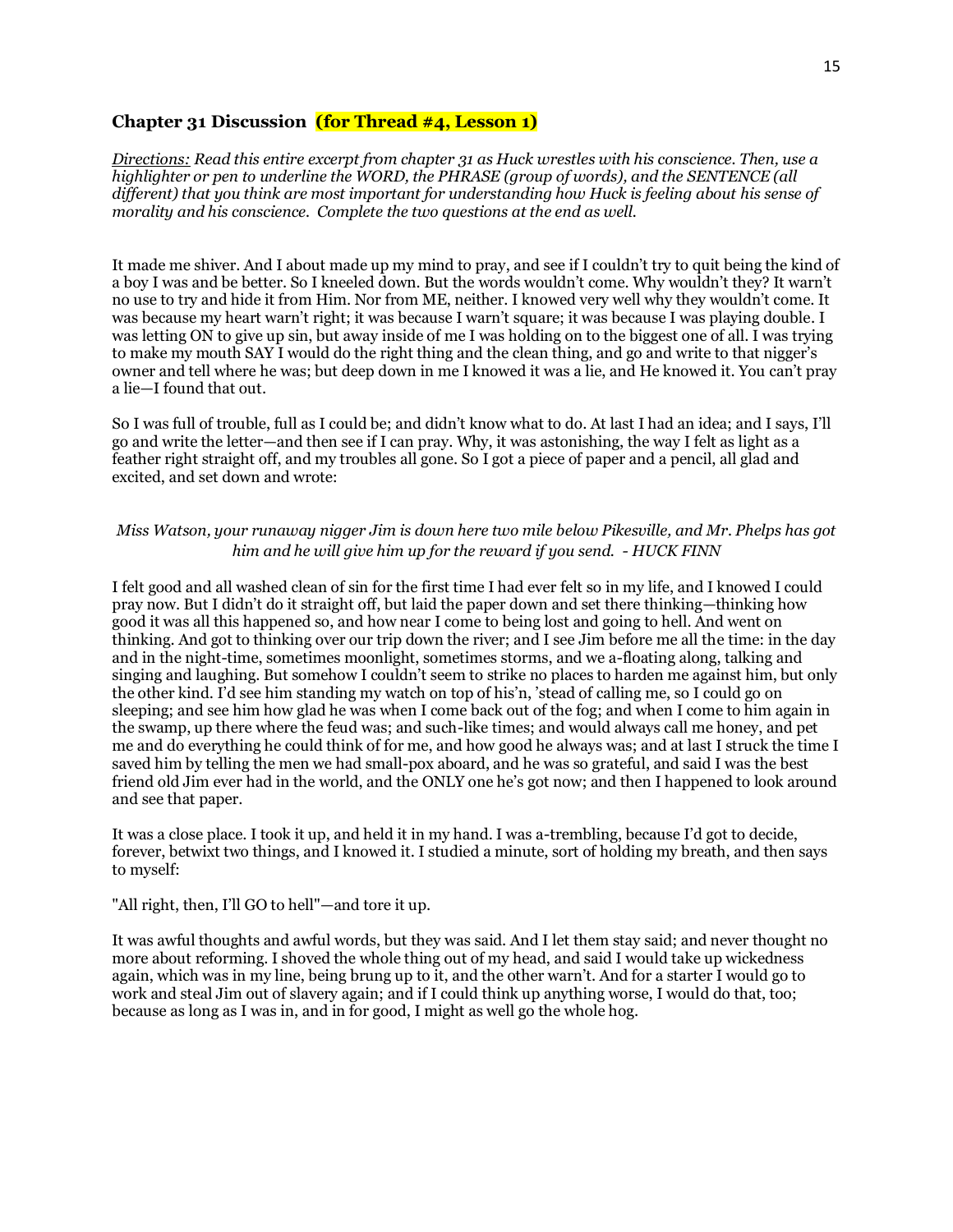# **Questions**:

1) Explain Huck's internal conflict.

2) Why is it important that Huck is willing to "go to hell" for Jim? Think about his feelings in chapter 1:

*"Then [Miss Watson] told me all about the bad place, and I said I wished I was there. She got mad then, but I didn't mean no harm. All I wanted was to go somewheres; all I wanted was a change, I warn't particular. She said it was wicked to say what I said; said she wouldn't say it for the whole world; she was going to live so as to go to the good place. Well, I couldn't see no advantage in going where she was going, so I made up my mind I wouldn't try for it. But I never said so, because it would only make trouble, and wouldn't do no good" (2).*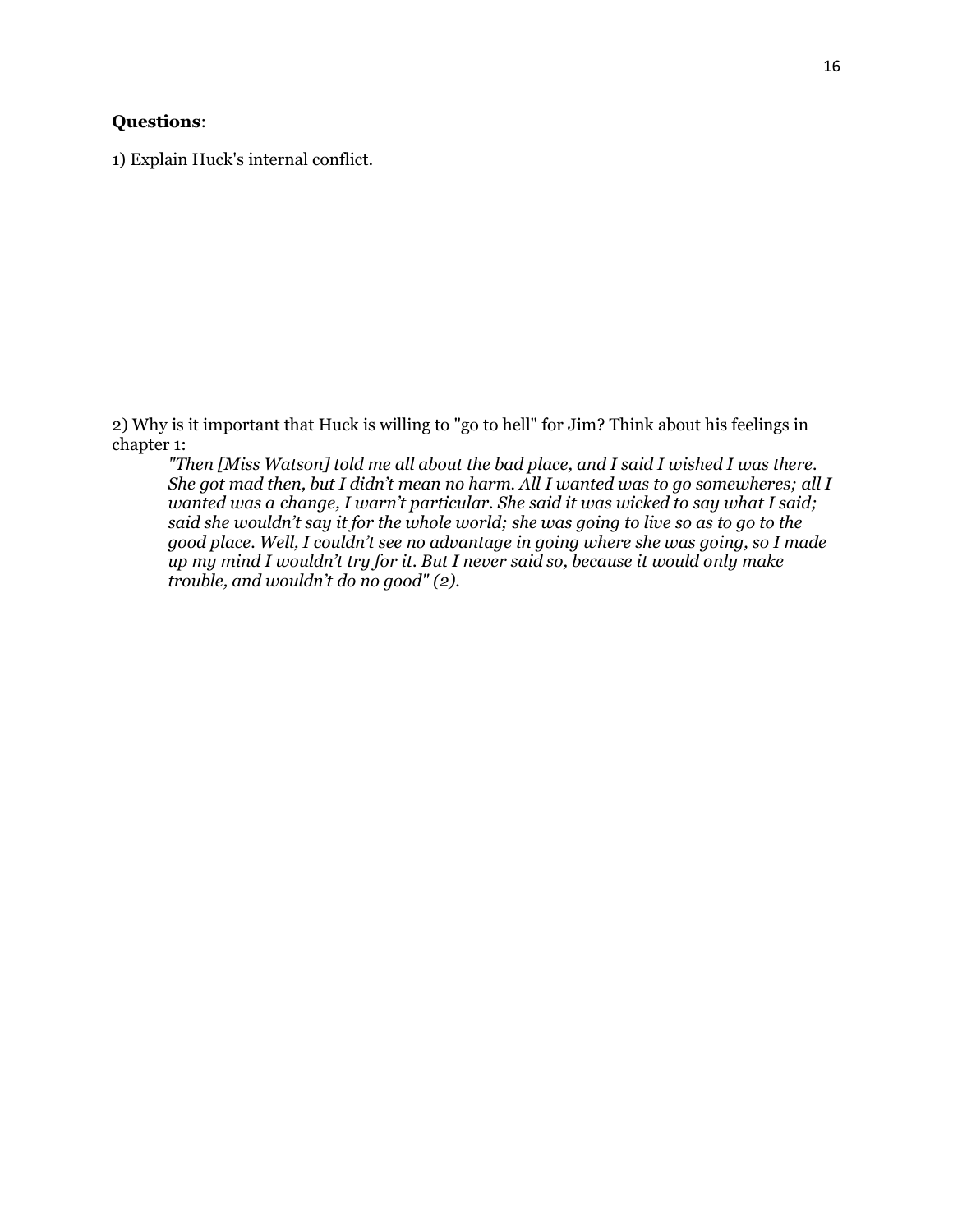#### **Slavery in Massachusetts Excerpt - Thoreau**

[1] I LATELY ATTENDED a meeting of the citizens of Concord, expecting, as one among many, to speak on the subject of slavery in Massachusetts; but I was surprised and disappointed to find that what had called my townsmen together was the destiny of Nebraska[,\(1\)](http://www.thoreau.eserver.org/slavery.html#n) and not of Massachusetts, and that what I had to say would be entirely out of order. I had thought that the house was on fire, and not the prairie; but though several of the citizens of Massachusetts are now in prison for attempting to rescue a slave from her own clutches[,\(2\)](http://www.thoreau.eserver.org/slavery.html#n) not one of the speakers at that meeting expressed regret for it, not one even referred to it. It was only the disposition of some wild lands a thousand miles off which appeared to concern them. The inhabitants of Concord are not prepared to stand by one of their own bridges, but talk only of taking up a position on the highlands beyond the Yellowstone River[.\(3\)](http://www.thoreau.eserver.org/slavery.html#n) Our Buttricks and Davises and Hosmers [\(4\)](http://www.thoreau.eserver.org/slavery.html#n) are retreating thither, and I fear that they will leave no Lexington Common between them and the enemy. There is not one slave in Nebraska; there are perhaps a million slaves in Massachusetts[.\(5\)](http://www.thoreau.eserver.org/slavery.html#n)

[4] Again it happens that the Boston Court-House is full of armed men, holding prisoner and trying a MAN, to find out if he is not really a SLAVE. Does any one think that justice or God awaits Mr. Loring's [\(7\)](http://www.thoreau.eserver.org/slavery.html#n) decision? For him to sit there deciding still, when this question is already decided from eternity to eternity, and the unlettered slave himself and the multitude around have long since heard and assented to the decision, is simply to make himself ridiculous. We may be tempted to ask from whom he received his commission, and who he is that received it; what novel statutes he obeys, and what precedents are to him of authority. Such an arbiter's very existence is an impertinence. We do not ask him to make up his mind, but to make up his pack.

[8] I have read a recent law of this State, making it penal for any officer of the "Commonwealth" to "detain or aid in the... detention," anywhere within its limits, "of any person, for the reason that he is claimed as a fugitive slave." Also, it was a matter of notoriety that a writ of replevin [\(10\)](http://www.thoreau.eserver.org/slavery.html#n2) to take the fugitive out of the custody of the United States Marshal could not be served for want of sufficient force to aid the officer.

[10] The whole military force of the State is at the service of a Mr. Suttle, a slaveholder from Virginia, to enable him to catch a man whom he calls his property; but not a soldier is offered to save a citizen of Massachusetts from being kidnapped! Is this what all these soldiers, all this *training*, have been for these seventy-nine years past[?\(11\)](http://www.thoreau.eserver.org/slavery.html#n2) Have they been trained merely to rob Mexico and carry back fugitive slaves to their masters?

[12] Three years ago, also, just a week after the authorities of Boston assembled to carry back a perfectly innocent man, and one whom they knew to be innocent, into slavery[,\(12\)](http://www.thoreau.eserver.org/slavery.html#n2) the inhabitants of Concord caused the bells to be rung and the cannons to be fired, to celebrate their liberty — and the courage and love of liberty of their ancestors who fought at the bridge. $(13)$  As if *those* three millions had fought for the right to be free themselves, but to hold in slavery three million others. Nowadays, men wear a fool's-cap, and call it a liberty-cap[.\(14\)](http://www.thoreau.eserver.org/slavery.html#n2) I do not know but there are some who, if they were tied to a whipping-post, and could but get one hand free, would use it to ring the bells and fire the cannons to celebrate *their* liberty. So some of my townsmen took the liberty to ring and fire. That was the extent of their freedom; and when the sound of the bells died away, their liberty died away also; when the powder was all expended, their liberty went off with the smoke.